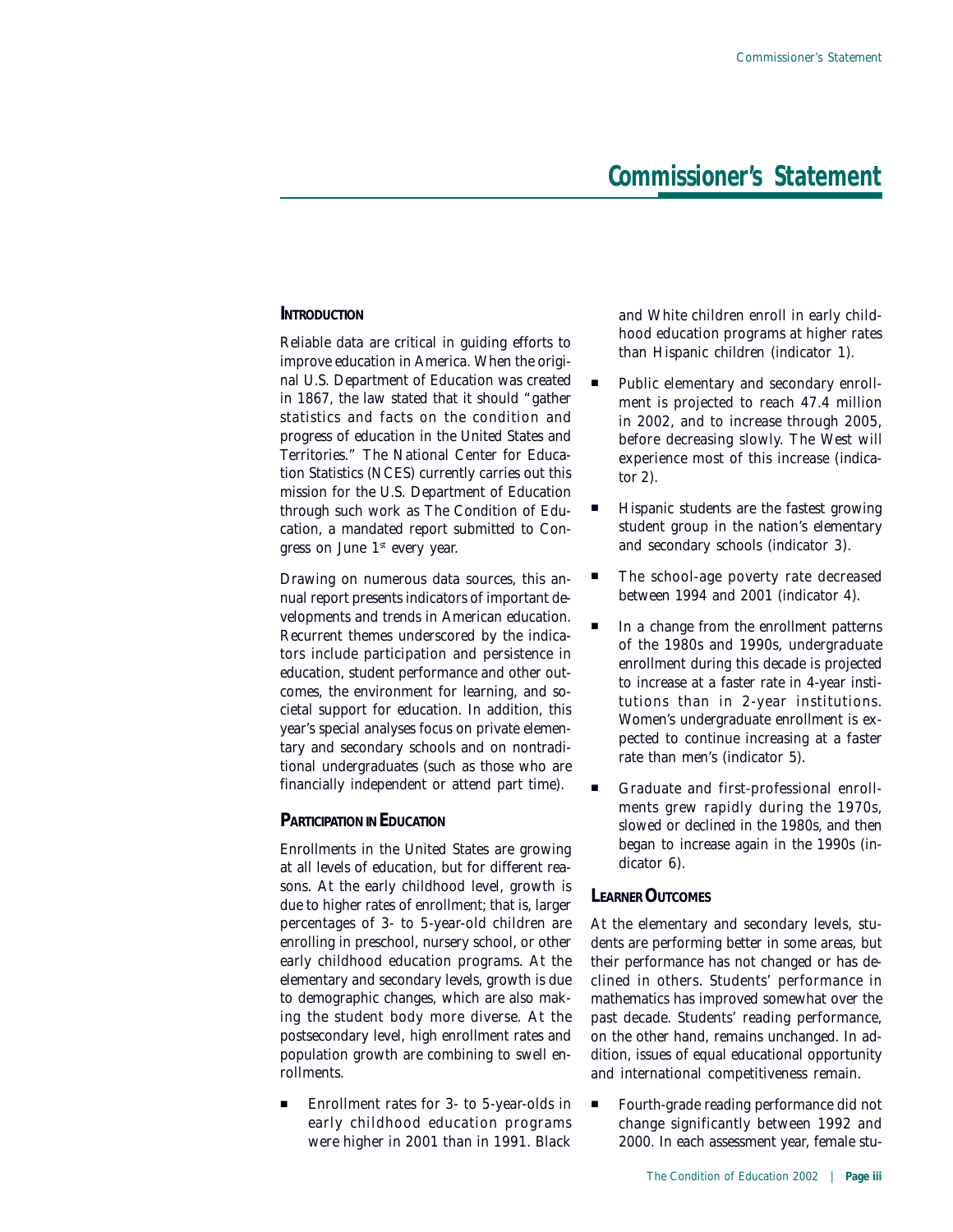**Continued**

dents scored higher than their male peers (*indicator 7*).

- The average reading scores of White students are higher than those of Black students at ages 9, 13, and 17. While differences in performance decreased between the early 1970s and the late 1980s, the gaps have remained relatively stable or increased slightly since then (*indicator 8*).
- U.S. 15-year-olds performed at the international average of 27 Organization for Economic Cooperation and Development (OECD) countries in reading literacy in 2000, scoring below the average of 3 countries (Canada, Finland, and New Zealand) and above the average of 4 OECD countries (Greece, Portugal, Luxembourg, and Mexico) (*indicator 9*).
- $\blacksquare$  The mathematics performance of  $4<sup>th</sup>$  and 8th-graders increased steadily from 1990 to 2000, while the performance of  $12<sup>th</sup>$ graders increased from 1990 to 1996 but then declined between 1996 and 2000 (*indicator 10*).
- Compared with students in low-poverty public schools, students in high-poverty public schools had lower achievement scores in 4th-grade mathematics in 2000 (*indicator 11*).
- $\blacksquare$  The scores of both 4<sup>th</sup>- and 8<sup>th</sup>-graders in science did not change significantly between 1996 and 2000, while 12<sup>th</sup>-graders' scores declined slightly (*indicator 12*).
- $\blacksquare$  In 1999, U.S. 8<sup>th</sup>-graders exceeded the international average of 38 countries in mathematics and science, but performed lower than their peers in 14 countries (*indicator 13*).
- In 1999, U.S. 9<sup>th</sup>-graders scored significantly higher than the international average of 28 countries in overall civic knowledge and outperformed students in all other participating countries in civic skills (*indicator 15*).
- The better educated a person is, the more likely that person is to report being in "very good" or "excellent" health, regardless of income (*indicator 14*).
- The median earnings of young adults with at least a bachelor's degree increased over the past 20 years relative to their counterparts who have no more than a high school diploma (*indicator 16*).

### **STUDENT EFFORT AND EDUCATIONAL PROGRESS**

The effort students devote to their studies and the choices they make as they proceed through the educational system contribute to their academic success. Students' attendance, interest, and attention to their studies affect how well they perform at each level and their access to and success at the next level.

- More than half of students in the  $8<sup>th</sup>$ ,  $10<sup>th</sup>$ , and 12th grades missed 1 or more days of school in a 4-week period in spring 2000 due to illness, skipping school, or other reasons. Moreover, about 13–14 percent of 8<sup>th</sup>- and 10<sup>th</sup>-graders were absent more than 5 days—or one-fourth of all school days—in this period (*indicator 17*).
- Over the past two decades, 12<sup>th</sup>-graders have reported a declining interest in school, while the effort they apply to their schoolwork has generally shown no measurable change over the past decade (*indicator 18*).
- One indicator of the failure to persist in school is the "status dropout rate" (i.e., the percentage of young people who have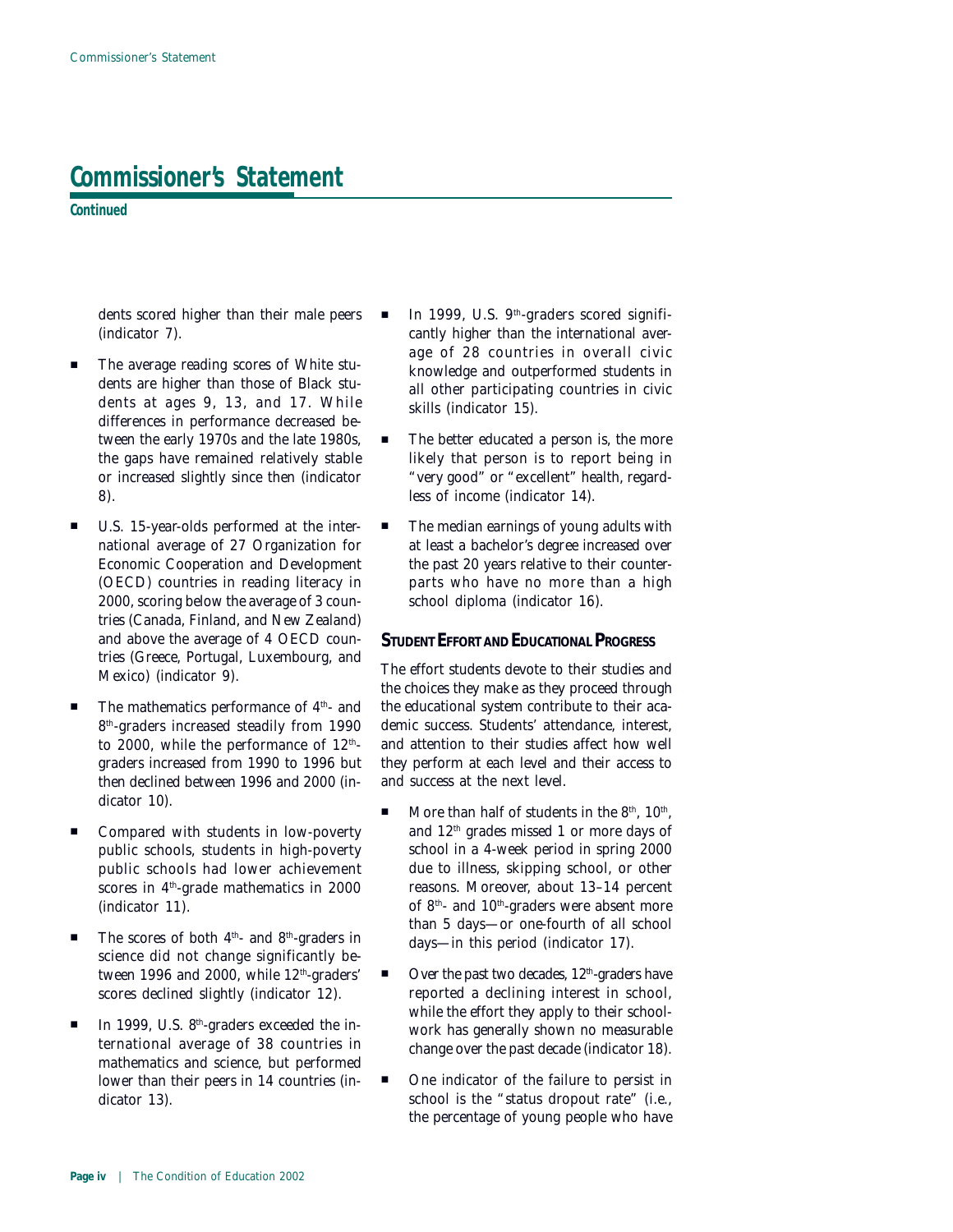**Continued**

not completed high school and are not enrolled in school). Status dropout rates for Whites and Blacks ages 16–24 have declined since 1972, but have remained relatively stable since the early 1990s. The rates for Hispanic youths have not decreased and remain higher than those for other racial/ethnic groups (*indicator 19*).

- Rates of immediate college enrollment upon completing high school have increased since 1972. Rates of immediate enrollment for females have increased faster than those for males (*indicator 20*).
- College enrollment rates of high school graduates vary with family income, but among those who were college qualified and took the steps necessary for admission, low-income students were as likely as middle-income students to enroll in a 4-year institution (*indicator 21*).
- About one-third of young people at risk for low educational attainment enrolled in a 4-year college within 2 years of their high school graduation despite being at risk (*indicator 22*).
- Rigorous academic preparation in high school narrowed the gap in postsecondary persistence between students whose parents did not go to college and their peers who have at least one parent with a bachelor's degree (*indicator 23*).
- Among low- and middle-income students at public 2- and 4-year postsecondary institutions, recipients of Pell Grants persisted at the same rate as nonrecipients despite being less prepared academically and more likely to have certain risk factors (*indicator 24*).
- The percentages of 25- to 29-year-olds who have completed high school, some college, or a bachelor's degree or higher have in-

creased since 1971, but disparities in attainment among racial/ethnic groups remain (*indicator 25*).

### **CONTEXTS OF ELEMENTARY AND SECONDARY EDUCATION**

Student performance in elementary and secondary schools is shaped by student coursework, the quality of the teaching staff, and the climate for learning within schools.

- The percentage of high school graduates who completed advanced coursework in science and mathematics in high school increased between 1982 and 1998 (*indicator 26*).
- Asian/Pacific Islanders and Whites completed advanced levels of science and mathematics coursework in high school at higher rates than did their peers in other racial/ethnic groups. Private school graduates also completed such coursework at higher rates than did public school graduates (*indicator 27*).
- The rates at which students of almost all disability types are being served in regular classrooms have increased over the past decade (*indicator 28*).
- Both the proportion of children enrolled in public schools chosen by their parents and the proportion enrolled in private, not church-related schools increased between 1993 and 1999. Differences in parental choice of schools are related to race/ ethnicity, household income, and region. The percentage of children in grades 3– 12 with parents who reported they were "very satisfied" with their children's school decreased from 56 percent to 53 percent in 1999 (*indicator 29*).
- In 2000–2001, there were 1,993 public charter schools. Public charter schools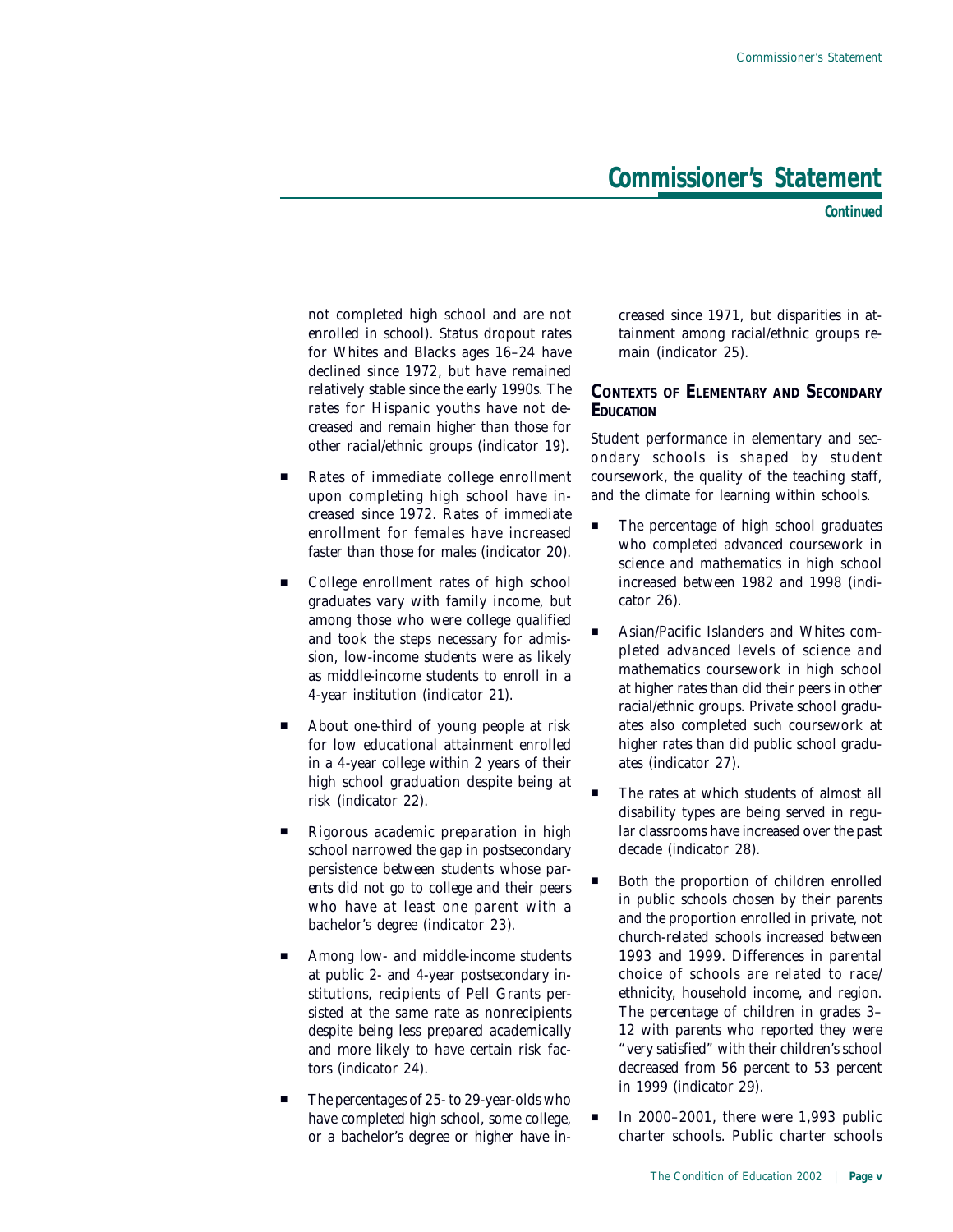**Continued**

were more likely than traditional public schools to be located in urban settings, to enroll a higher proportion of Black and Hispanic students, and to employ teachers with fewer years of teaching experience (*indicator 30*).

- College students with low college entrance examination scores are more likely than students with high scores to prepare to become teachers and to become teachers upon graduation. They are also more likely than their high-scoring peers to remain in the teaching profession (*indicator 31*).
- About half of secondary school teachers majored in an academic subject, and about 4 out of 10 majored in an academic subject area in education (*indicator 32*).
- Teachers who participated in more than 8 hours of professional development activity in a single area of development per year were more likely than teachers who participated in 1–8 hours to report that the activity improved their teaching "a lot." However, most teachers participated in such an activity only 1–8 hours (*indicator 33*).
- Victimization affects all types of students. However, students who reported gangs or guns at their schools were more likely to report victimization than students who did not report these conditions (*indicator 34*).

### **SPECIAL FOCUS ON PRIVATE SCHOOLS**

One of this year's special analyses examines private schools, how they differ by type, and how they differ from public schools (*Private Schools: A Brief Portrait*).

Comparisons between the public and private sectors—and within the private sector—of elementary, secondary, and combined schools suggest that these schools vary greatly in their size, composition, climate, and goals. In 1999– 2000, private schools accounted for 24 percent of all K–12 schools, 10 percent of all students, and 12 percent of all full-time-equivalent teachers. Private schools have maintained their share of total school enrollments throughout recent decades at roughly 10–11 percent.

- **"** Private schools are smaller and the sector as a whole has lower proportions of Black and Hispanic students than the public school sector. The proportion of Asian/ Pacific Islander students in the public sector is not measurably different from that in the private sector. Catholic schools tend to be larger and to enroll more minority students than other private schools.
- Principals at the three main types of private schools (Catholic, other religious, and nonsectarian) differed in their top priorities for their school; overall, however, private school principals most often included academic excellence and religious development, as well as basic literacy skills in core areas like reading and mathematics, and self-discipline. Public school principals most often cited basic literacy skills and academic excellence, as well as selfdiscipline.
- Teachers in private schools reported that they have wide latitude in deciding how and what to teach, as well as a fairly strong influence on many school policies. Nonsectarian schools, in particular, may give teachers considerable authority to shape their course content and materials. In contrast to their counterparts in public schools, the majority of teachers in the three types of private schools—particularly teachers in non-Catholic religious schools strongly agreed with positive statements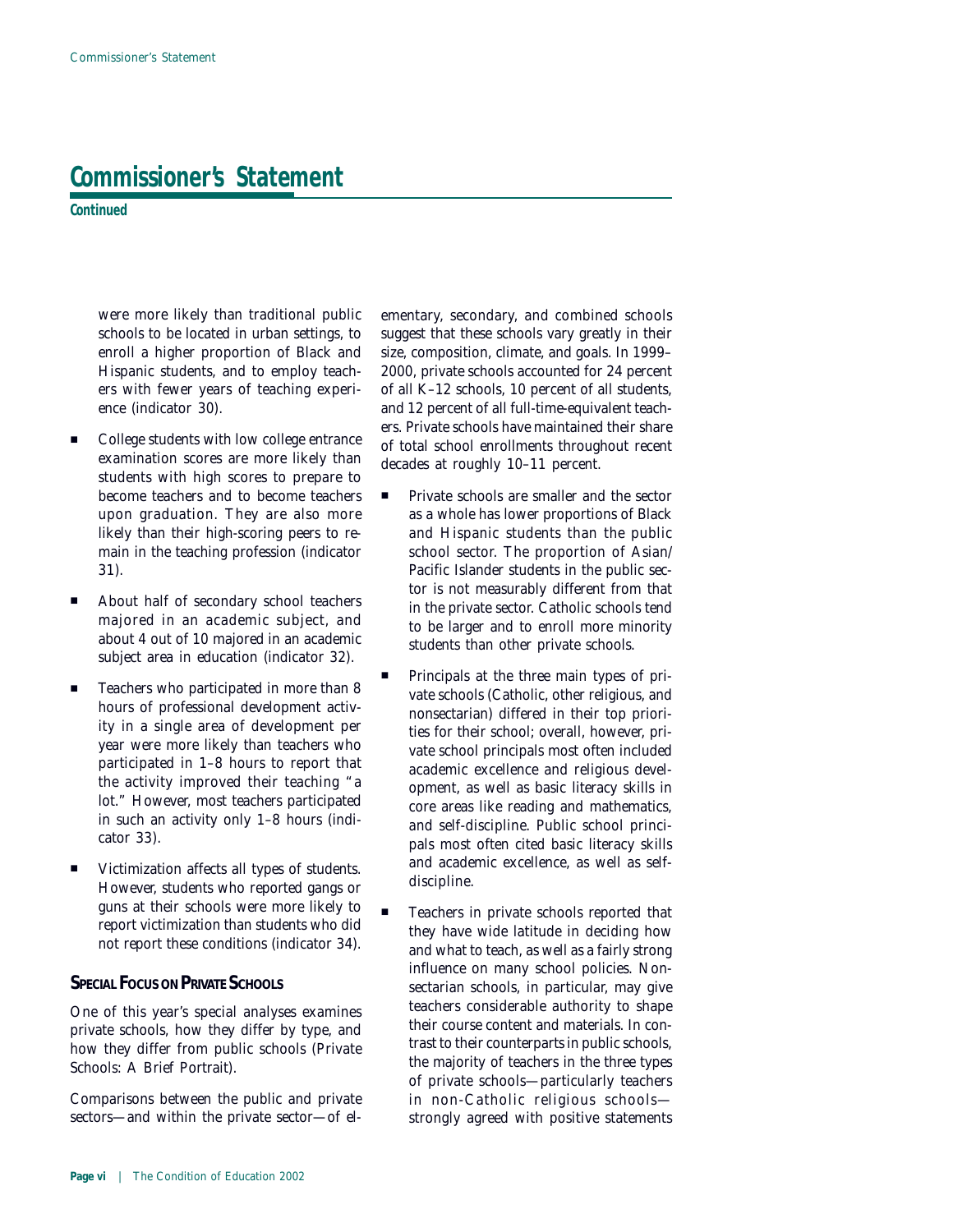**Continued**

about staff cooperation and school management.

- Private high schools require more academic courses for graduation, and their graduates are more likely than graduates of public schools to have completed advanced courses in mathematics, science, and foreign language.
- Private school students also score higher, on average, on achievement tests in reading, mathematics, and science than do their public school counterparts.
- Students who attended private schools in the  $8<sup>th</sup>$  grade in 1988 were twice as likely as those who attended public schools to have completed a bachelor's degree or higher by their mid-20s.

### **CONTEXTS OF POSTSECONDARY EDUCATION**

The postsecondary education system encompasses various types of institutions, both public and private. Although issues of student access, persistence, and attainment have been predominant concerns in postsecondary education, the contexts in which postsecondary education takes place matter as well. The diversity of the undergraduate and graduate populations, the various educational missions and learning environments of colleges and universities, the courses that students take, and the ways in which colleges and universities use faculty and other resources all are important aspects of the contexts of postsecondary education.

" Undergraduates are diverse in their demographic, enrollment, and employment characteristics. Minority students represented nearly a third of all undergraduates in 1999–2000, up from about a quarter in 1989–90. The percentage of students working full time during the school year rose 7 percentage points during this period, and the percentage not working rose 2 points (*indicator 35*).

- Undergraduates who worked but identified themselves primarily as students were more likely to report that working negatively affected their academic performance as the number of hours worked per week increased (*indicator 37*).
- **Despite the proliferation of distance edu**cation offerings during the 1990s, only 8 percent of undergraduates and 12 percent of master's students enrolled in these classes in 1999–2000 (*indicator 38*).
- Over the past decade, the number of associate's degrees awarded has increased at a faster rate than the number of bachelor's degrees (*indicator 36*).
- **During the 1990s, women advanced in** their status as faculty members in several areas, including salary. At the end of the decade, however, a gap in salary between male and female faculty remained (*indicator 39*).

### **SPECIAL FOCUS ON NONTRADITIONAL UNDERGRADUATES**

A second special analysis this year examines the enrollment of nontraditional students in postsecondary education in contrast to "traditional" students (*Nontraditional Undergraduates*).

The undergraduate population today is quite different than it was over a generation ago in 1970. Indeed, the "traditional" postsecondary student—one who is dependent, attends full time until completing a bachelor's degree, and works no more than part time while enrolled is no longer typical.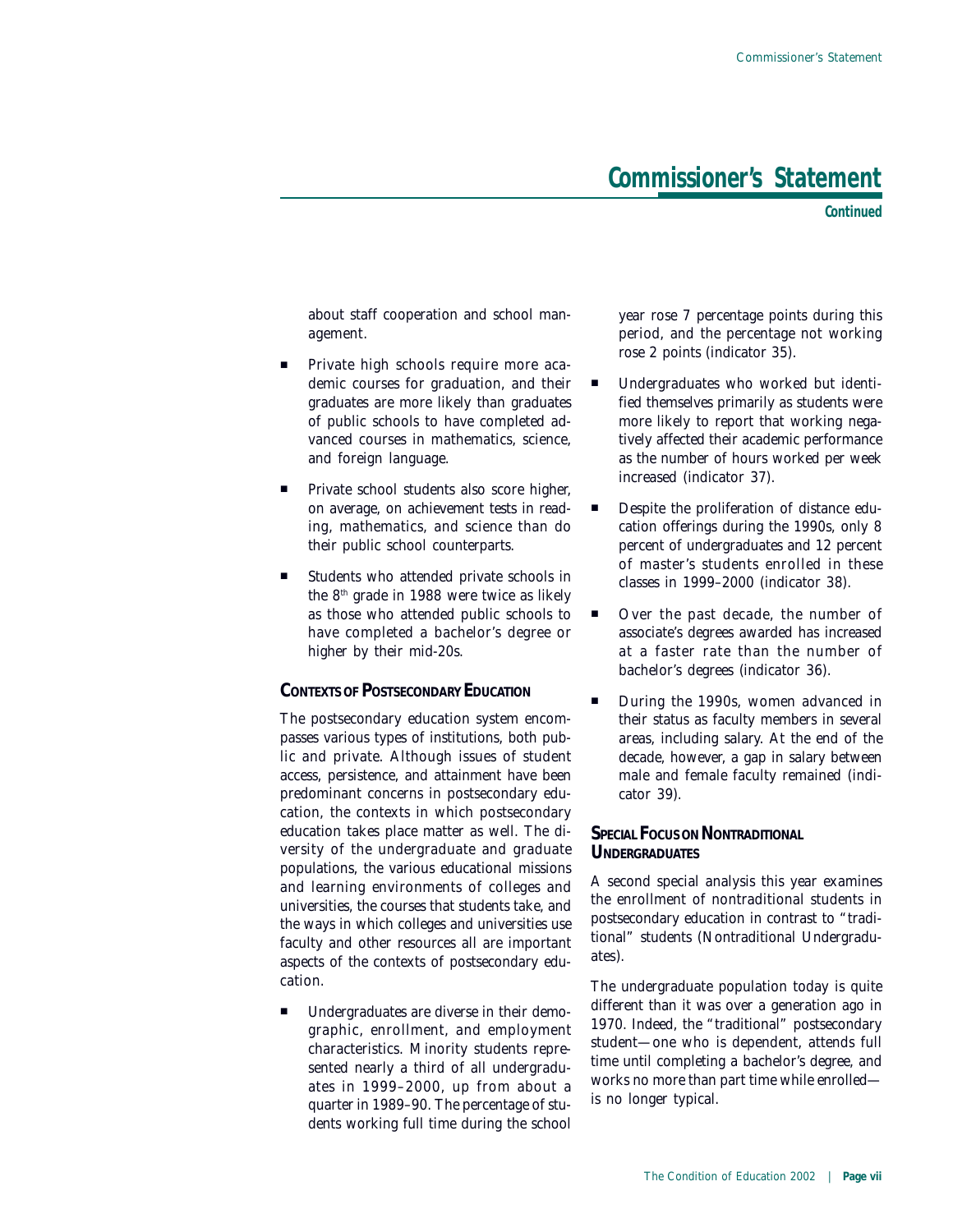**Continued**

- " Fully three-quarters of all undergraduates in 1999–2000 had at least one "nontraditional" characteristic (i.e., they delayed their enrollment in postsecondary education, attended part time for at least part of the academic year, worked full time while enrolled, were considered financially independent for purposes of determining financial aid eligibility, had dependents other than a spouse, were single parents, or did not have a high school diploma).
- The most highly nontraditional students (those with four or more nontraditional characteristics) were concentrated in public 2-year institutions, with about twothirds enrolled in such institutions.
- " Two-thirds of highly nontraditional students perceived their primary role to be that of an employee, suggesting that school did not have first claim on their time and energy. Among highly nontraditional students who considered themselves primarily students, many found that work limited their class and scheduling options.
- **EXECUTE:** Among beginning postsecondary students seeking associate's and bachelor's degrees, those with any nontraditional characteristics were more likely than traditional students to leave without earning a degree. They were at greater risk than traditional students of dropping out in their first year.

### **SOCIETAL SUPPORT FOR LEARNING**

Society and its members—families, individuals, employers, and governmental and private organizations—provide support for education in various ways, such as spending time on learning activities, providing encouragement to learners, and investing money in education.

In 1999, half of all children in grades 3-12 had parents who reported that they

were "very satisfied" with their child's school, their child's teachers, the school's academic standards, and the school's order and discipline (*indicator 40*).

- In 1998, U.S. expenditures on primary and secondary education ranked high compared with the expenditures of other countries. U.S. spending on postsecondary education ranked highest among advanced industrialized countries (*indicator 41*).
- At the elementary and secondary levels, public revenue raised for education per student has increased since the mid-1970s, while total public revenue expended as a percentage of total personal income has generally decreased. At the postsecondary level, public revenue per student has fluctuated within a narrow band since the mid-1970s, while total public revenue as a percentage of total personal income has generally declined (*indicator 42*).
- " Traditional differences in the proportion of local funding to state and federal funding generally persist across the United States, though a substantial decrease in local funding occurred in the Midwest, where local funding dropped from 55 percent in 1993–94 to 48 percent in 1994– 95. This decrease was offset by a large increase in state funding (*indicator 43*).
- The "net price" of college attendancethe amount that students pay with their own or borrowed funds after taking grants received into account—varies by the type of institution that students attend and by family income. In 1999–2000, the average net price of college attendance ranged from \$7,600 at public 2-year institutions to \$17,800 at private not-for-profit 4-year institutions (*indicator 44*).